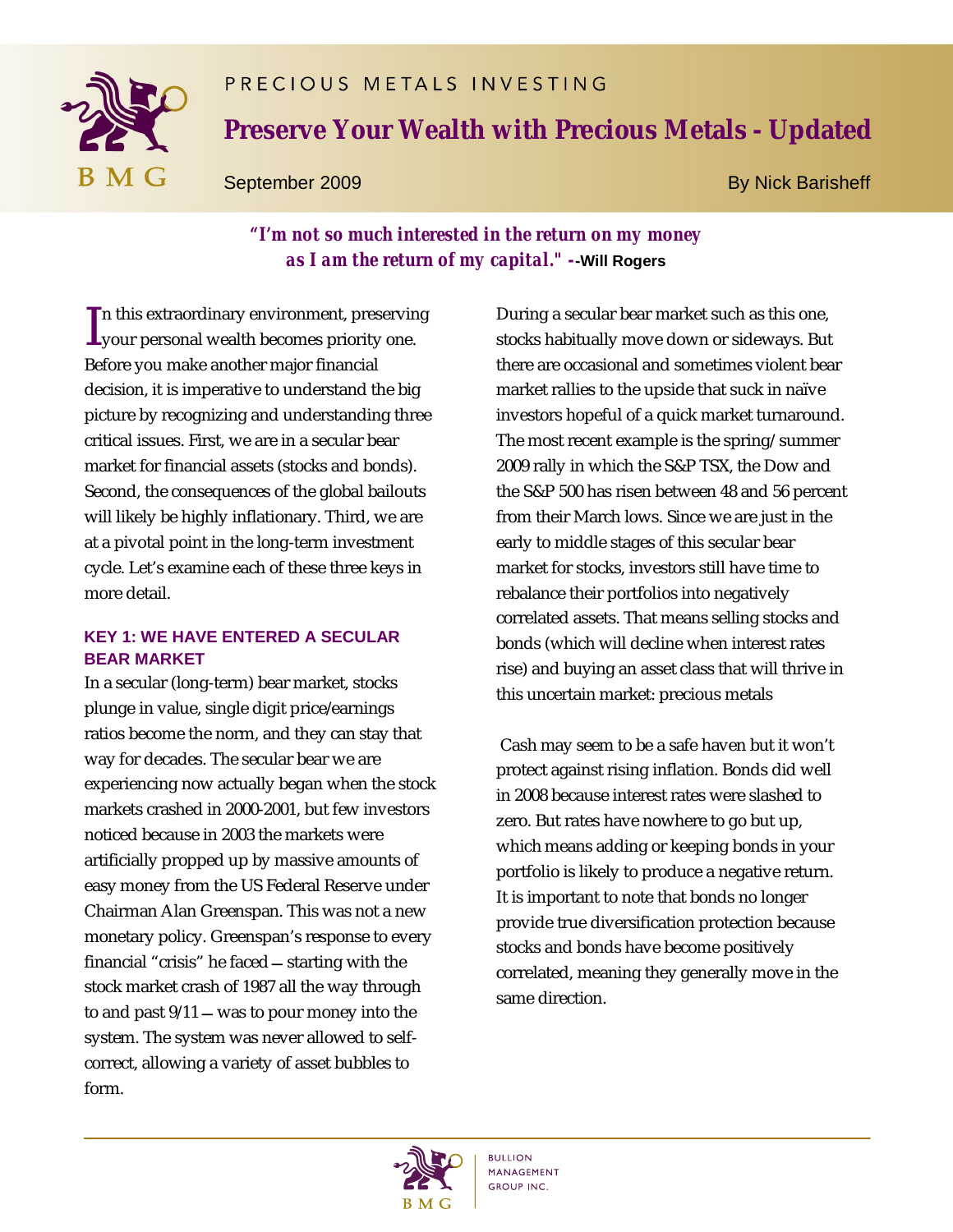### **Buy and Hold Doesn't Work In A Secular Bear Market**

Following traditional bull market mantras such as 'Buy-and-Hold' and 'Stay the Course' is a recipe for disaster in a secular bear market. Because secular trends last for years, they also take years to break. The most recent examples are the1966-1982 bear market in equities which, on an inflation-adjusted basis, investors lost nearly two thirds of their value during this period. As Warren Buffett points out "During these 17 years, the stock market went exactly nowhere."

During this current bear market, the DOW has been negative over the past ten years, the MSCI World Index is only marginally positive, yet precious metals have soared over 200 percent *(Figure 1*). If inflation is taken into account the

stock indices would be in significant negative territory, while volatility has been extreme: many of the stocks that formed the DOW in 1999 are no longer even in existence. One more fact: if you are counting on stock dividends to help you get through this downturn, consider this: at the time of writing, companies are cutting dividends at the fastest and deepest pace in at least 50 years.

#### **KEY 2: MASSIVE BAILOUTS WILL TRIGGER MASSIVE INFLATION**

As Merrill Lynch economist David Rosenberg wryly points out, "the new growth engine for the economy is government spending." We are in the early stages of a global government spending spree of unprecedented proportions which, coupled with zero percent interest and extraordinary money supply growth, will be

#### Figure 1: Precious Metals vs. Major Investment Indices



Percent increase September 1999 - September 2009

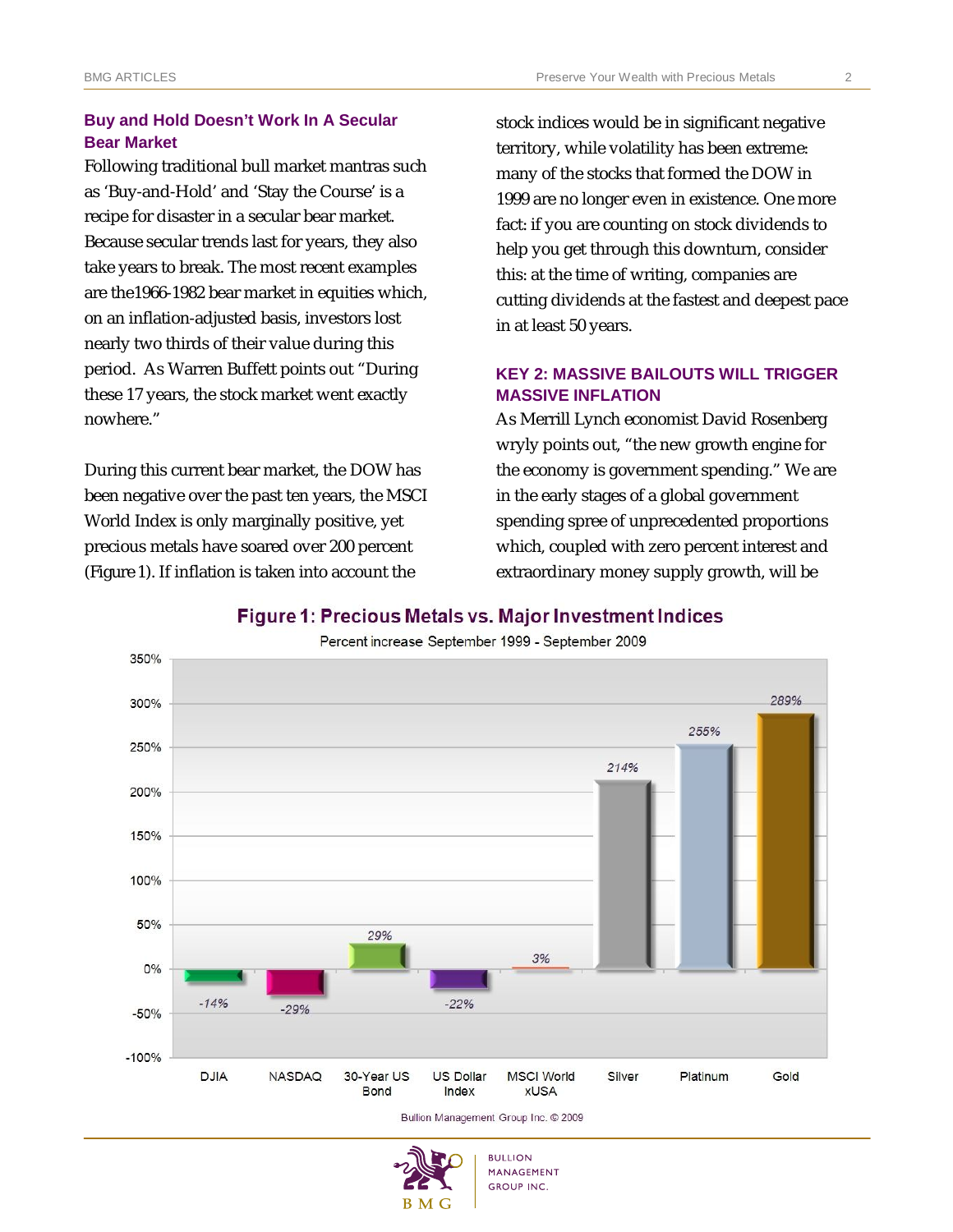hugely inflationary. Financial assets will continue to lose purchasing power in this kind of environment, but gold and precious metals will hold theirs because they are a proven hedge against an investor's two worst enemies - inflation and economic turmoil.

In recent years, the US money supply has been growing at an alarming rate. In 2008, despite a slowdown in lending and credit, money supply still grew dramatically with M3 (the broadest measure of money supply) increasing at about 11 percent, as *Figure 2* shows. In 2009 the money supply is still growing at approximately 9 percent on an annualized basis. Over the long term, M3 increases have been the best leading indicators of future increases in the price of goods and services.

Most people think of inflation as a rise in the price of goods and services but in actuality price rises are the effect, not the cause, of inflation. As famed economist Milton Friedman pointed out many years ago, "inflation is always and everywhere the result of an increase in the money supply".

Precious metals are the only currency to own when central bank printing presses are debasing global currencies at unprecedented rates. Because they are a proven store of value, precious metals are likely to be the only asset class that will preserve the purchasing power of your savings as we enter into a prolonged period of '–flation': deflation, stagflation or inflation (one of the latter two being much more likely).



#### **Figure 2: US Money Supply**

Bullion Management Group Inc. © Copyright 2009

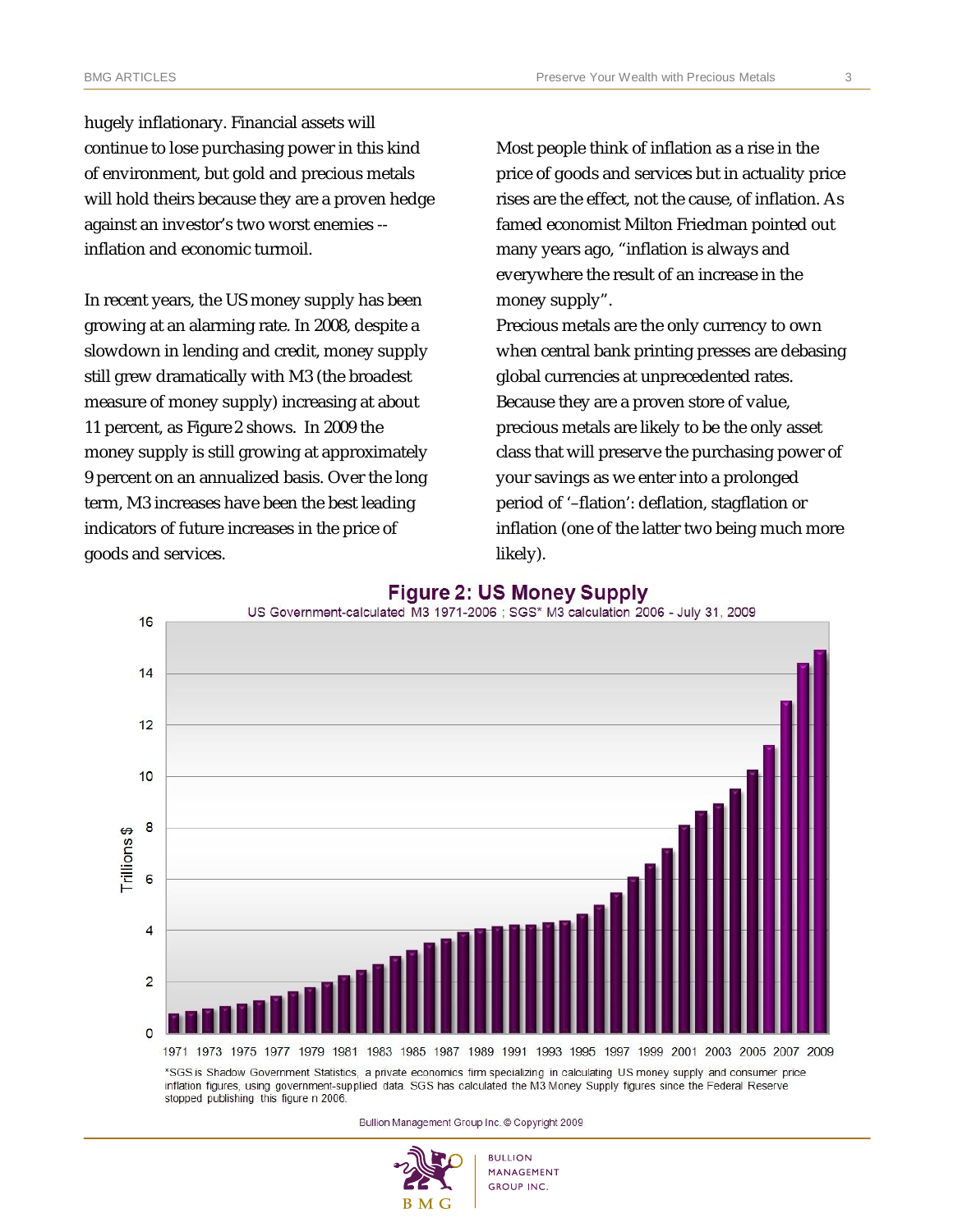

#### **Figure 3: The Dow: Gold Ratio**

Bullion Management Group Inc. © 2009

#### **KEY 3: RIDE THE INVESTMENT CYCLE**

A buy and hold strategy might work if it weren't for the existence of cycles that drive bull and bear markets. A good way to understand the investment cycle is to look at what is called the Dow:Gold ratio. The Dow:Gold ratio (*Figure 3)* calculates the number of ounces of physical gold bullion it would take to 'purchase' one share of the Dow Jones during any given time period. When the ratio rises, as it did in the 1920s, 1960s and 1990s, it tells us that portfolios should be overweight stocks. When the ratio slumps, as it did in the 1970s and today, it tells us that portfolios should be overweight precious metals bullion.

The last three major stock market bubbles ended with the Dow:Gold ratio above 18:1, while the last two major bear markets (1932 and 1980)

ended with the ratio near 1:1 At the height of the equities bull market in 1999, the Dow:Gold ratio peaked at over 40:1. But now the current ratio is below 10:1 and falling. It is certainly not too late to increase your allocation to gold and precious metals.

#### **Precious metals preserve wealth**

Precious metals have successfully preserved wealth for thousands of years because, unlike stocks and bonds and paper currencies, they are not someone else's promise of performance and they are not someone else's liability. Massive credit expansion has put US debt at over \$11 trillion, but if the \$60 trillion in unfunded pension liabilities and Medicare obligations that the US owes its citizens, actual debt is approaching a staggering 500 percent of GDP.

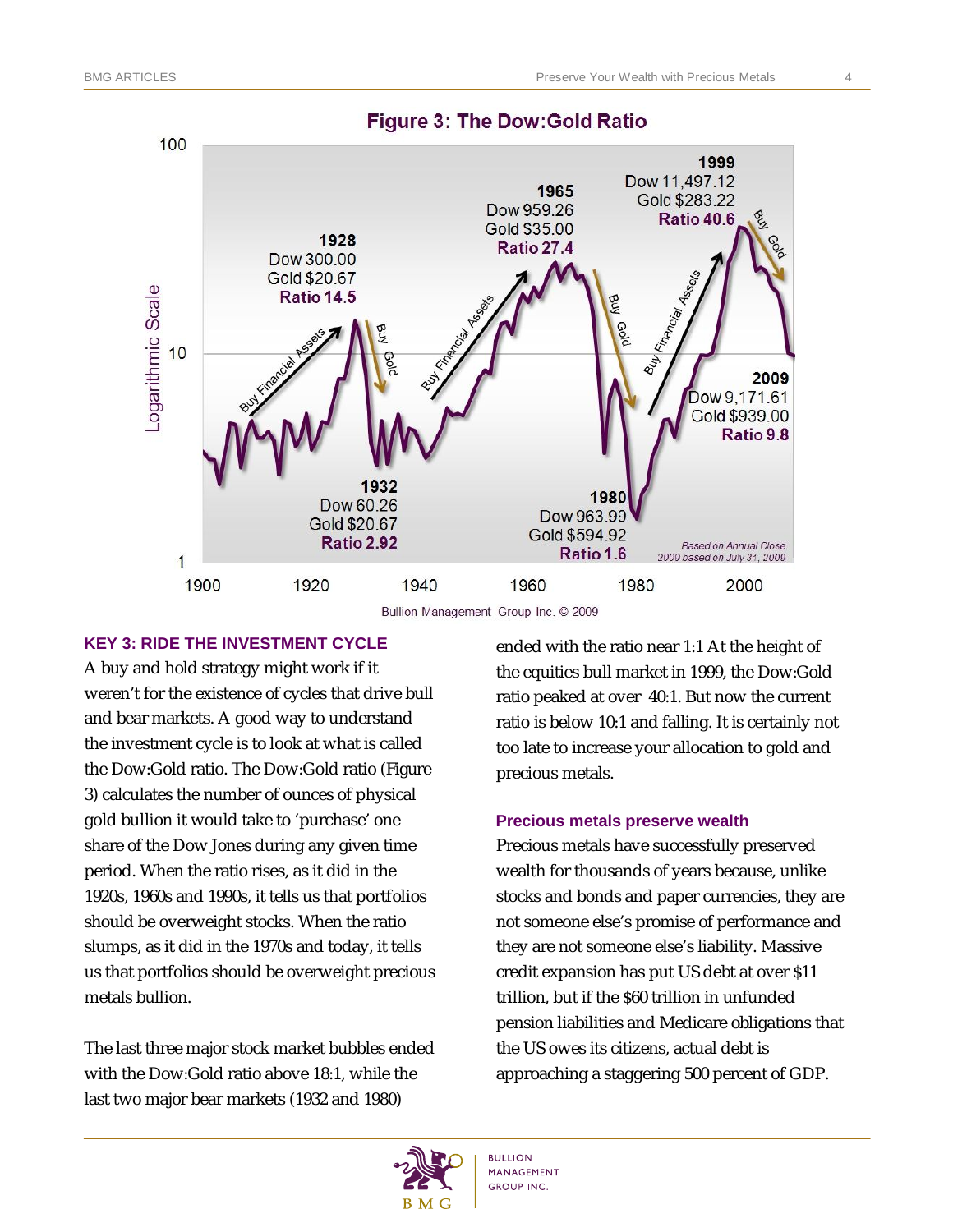America's spiralling debt crisis is leading many experts to consider the previously unthinkable: that the US might become the next Argentina, which famously defaulted on its debt ten years ago. To learn more about the debt crisis, visit www.ChrisMartenson.com. Dr. Martenson has created a superbly researched video called the "Crash Course" which explains in layman's terms how massive debt is destroying investors' wealth.

#### **Precious metals are a safe haven**

In 2008, stocks lost 30-70 percent of their value, while gold increased about 5 percent in US dollars. But equally significant, in a year of record-setting volatility, gold's volatility was reassuringly low. At its lowest point, gold was only down 14 percent and at its highest it was up 21 percent. Both Goldman Sachs and UBS see the price of gold rising, and UBS expects

investment demand for gold to pull the price of silver and platinum up along with it. Citigroup is calling for gold to rise above \$2,000.

#### **Precious metals protect against depreciating dollars**

Since gold and precious metals are priced and traded in US dollars, they surge in value when the US dollar declines. As trillions in new money is printed, the dollar and other currencies will fall precipitously relative to gold. In an environment where the dollar is already weak and other currencies are weaker, investors seeking to preserve and grow their wealth must understand the impact of declining currencies on their portfolios.

*Figure 4* shows the Canadian and US dollars have lost approximately 84 percent of their purchasing power since 1970. The world's other



#### **Figure 4: Loss of Purchasing Power**